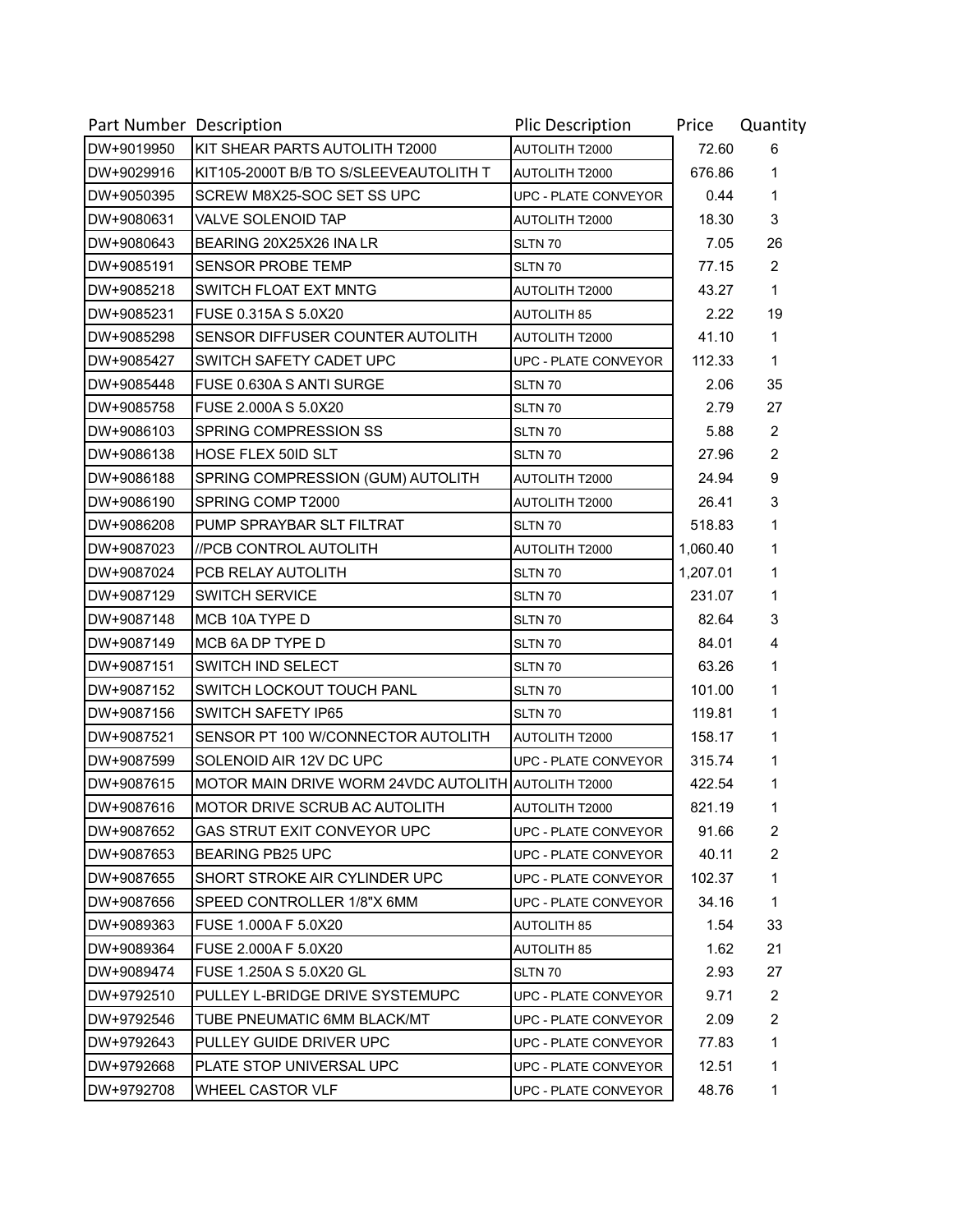| DW+9792822  | INTERFACE UPC ULTRA/GALILEO                            | UPC - PLATE CONVEYOR        | 361.38   | 1              |
|-------------|--------------------------------------------------------|-----------------------------|----------|----------------|
| DW+9792860  | <b>PLATE BLANKING UPC</b>                              | <b>UPC - PLATE CONVEYOR</b> | 113.08   | 1              |
| DW+9900736  | PLATE GUIDE SLT70 SPECIAL                              | SLTN 70                     | 113.64   | 1              |
| DW+9902706  | ROLLER BOTTOM DRIVET2000                               | <b>AUTOLITH T2000</b>       | 398.71   | 1              |
| DW+9904440  | SPACER RING 42MM AUTOLITH T2000                        | <b>AUTOLITH T2000</b>       | 22.25    | 1              |
| DW+9904455  | SOCKET BSP 1/2"                                        | SLTN 70                     | 34.51    | 6              |
| DW+9904761  | GEAR SPUR 19T M2.5                                     | <b>AUTOLITH T2000</b>       | 33.39    | 1              |
| DW+9908611  | <b>IDLER ASSY DOUBLE</b>                               | <b>AUTOLITH 150</b>         | 63.56    | $\overline{4}$ |
| DW+9920283  | RUBBER WHEEL 60MM DIA AUTOLITH T2000                   | <b>AUTOLITH T2000</b>       | 3.33     | 2              |
| DW+9921305  | <b>RELAY BOARD SLT N</b>                               | SLTN 70                     | 644.43   | 1              |
| DW+9921310  | INDICATOR BOX REMOTE                                   | SLTN 70                     | 865.12   | 1              |
| DW+9921320  | PCB CONTROL AUTOLITH                                   | AUTOLITH T2000              | 1,337.02 | 1              |
| DW+9922713  | ROLLER-85 WATER SCRUBQ/R AUTOLITH                      | <b>AUTOLITH T2000</b>       | 388.63   | 3              |
| DW+9923239  | <b>COVER CONDENSATION 85</b>                           | SLTN 70                     | 174.12   | 1              |
| DW+9933112  | PLATE TABLE FEED SLT 85 N                              | SLTN 70                     | 586.09   | 1              |
| DW+9933430  | ROLLER DEV IDLER 85                                    | SLTN 70                     | 474.27   | $\overline{2}$ |
| DW+9935430  | ROLLER DEV IDLER 105                                   | SLTN 70                     | 621.59   | 1              |
| DW+9950010  | THRUST PAD (GUM) AUTOLITH T2000                        | AUTOLITH T2000              | 5.19     | 10             |
| DW+9950090  | BEARING BLOCK (WASH) AUTOLITH T2000                    | AUTOLITH T2000              | 41.96    | 3              |
| DW+9950091  | BEARING HALF (WASH) AUTOLITHT2000                      | AUTOLITH T2000              | 34.43    | 1              |
| DW+9953429  | <b>SCRUB BRUSH AUTOLITH T2000</b>                      | <b>AUTOLITH T2000</b>       | 256.64   | 1              |
| DW+9954720  | <b>BEARING BUSH AUTOLITH T2000</b>                     | <b>AUTOLITH T2000</b>       | 44.47    | 1              |
| DW+9954720  | BEARING BUSH AUTOLITH T2000                            | AUTOLITH T2000              | 47.18    | 1              |
| DW+9954749  | BEARING BOSS (DRIVE SIDE) AUTOLITH T200 AUTOLITH T2000 |                             | 55.23    | 1              |
| DW+9955216  | LID REAR A2K 105                                       | AUTOLITH T2000              | 507.15   | 1              |
| DW+A314427  | PCB GATEWAYUPC                                         | <b>UPC - PLATE CONVEYOR</b> | 1,001.57 | 1              |
| DW+A321746  | <b>OSI OCBUPC</b>                                      | <b>UPC - PLATE CONVEYOR</b> | 54.13    | $\overline{2}$ |
| GJ+10001974 | AIRDUCT LOWER W/ GUIDE                                 | RAPILINE 72/3               | 137.77   | 1              |
| GJ+16817    | SWITCH 12A CIRCUITBREAKER AGFALINE C                   | AGFALINE C                  | 109.55   | $\overline{2}$ |
| GJ+19906    | <b>BRUSHES, DEVELOPER SEC</b>                          | <b>LOCAL PARTS DIV 47</b>   | 386.10   | 35             |
| GJ+22939    | <b>BEARING BLOCK</b>                                   | RAPILINE 72/3               | 131.72   | 1              |
| GJ+25059    | BELT, RUBBERAPS3850SST                                 | APS-3850                    | 66.98    | 4              |
| GJ+25060    | BELT, RUBBERAPS3850SST                                 | APS-3850                    | 62.86    | $\mathbf 1$    |
| GJ+26563    | PUMP, RENA 230VAC 50/60 HZ AGFALINE C                  | <b>AGFALINE C</b>           | 261.25   | $\mathbf 1$    |
| GJ+29392    | SPRAY BAR, SECOND                                      | <b>LOCAL PARTS DIV 47</b>   | 193.05   | 17             |
| GJ+35007    | GAS SPRING AGFALINE C                                  | <b>AGFALINE C</b>           | 67.91    | 1              |
| GJ+35483    | V SEAL RING                                            | <b>VSP 85</b>               | 3.02     | 1              |
| GJ+50233    | DISTANCE BAR D20X983                                   | RAPIFLEX 51                 | 133.33   | $\overline{2}$ |
| GJ+70194    | LEG STAND                                              | RAPIFLEX 51                 | 3.00     | $\mathbf 1$    |
| GJ+77948    | GEAR                                                   | RAPILINE 95/3               | 34.18    | 1              |
| GJ+88718    | GEAR Z20, D10H/29,7X10 M=1.5                           | <b>AGFALINE C</b>           | 7.60     | $\mathbf 1$    |
| GJ+92476    | BRUSH, WASH, W.OUT HCU                                 | LOCAL PARTS DIV 47          | 1,544.40 | 16             |